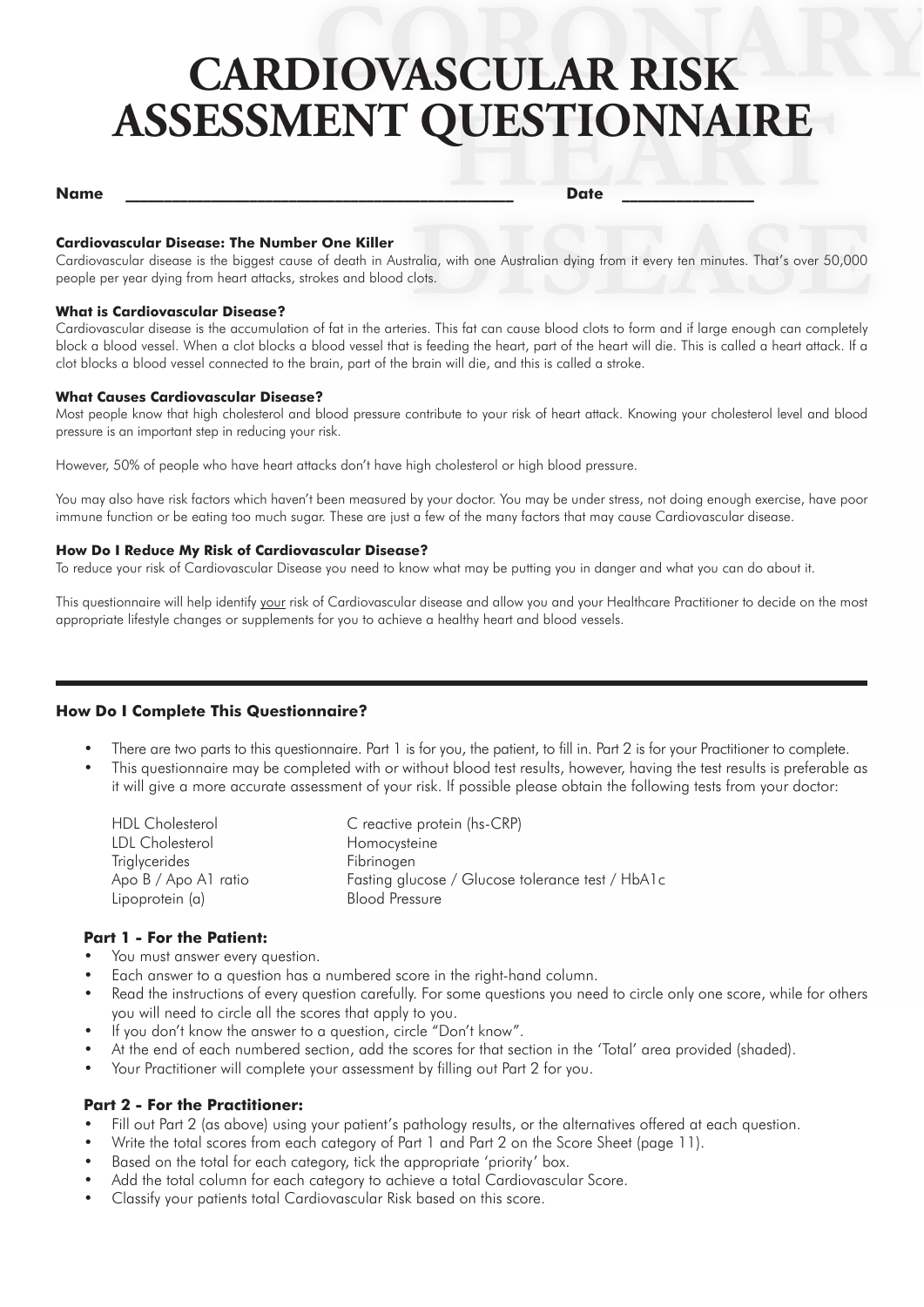# **Age**

Section (a) *(circle one score)*

| Under 30              | $\Omega$ |
|-----------------------|----------|
| $30 - 34$             | 1        |
| $35 - 39$             | 6        |
| $40 - 44$             | 15       |
| $45 - 49$             | 40       |
| $50 - 54$             | 70       |
| $55 - 59$             | 100      |
| $60 - 64$             | 110      |
| $65 - 69$             | 120      |
| $70 - 74$             | 130      |
| 75 and over           | 140      |
| <b>Add Age Total:</b> |          |

# **Cardiovascular History**

#### Section (a) *(circle score if applicable)*

| <b>Add Cardiovasular History Total:</b>                                                         |      |
|-------------------------------------------------------------------------------------------------|------|
| Experienced angina (heart pain)<br>within the last 3 months                                     | 1.50 |
| Diagnosed Cardiovascular Disease,<br>Atherosclerosis, Previous heart attack,<br>Previous stroke | 100  |

# **Family History**

#### Section (a) *(circle score if applicable)*

| Mother with Cardiovascular Disease at less than<br>65 years (high blood pressure, heart attack,<br>angina, stroke, hardening of the arteries) | 15 |
|-----------------------------------------------------------------------------------------------------------------------------------------------|----|
| Eather with Cardiovascular Disease at less than<br>55 years (high blood pressure, heart attack,<br>angina, stroke, hardening of the arteries) | 15 |
| Parent with Type II Diabetes (adult-onset diabetes)                                                                                           | 15 |
| <b>Add Family History Total:</b>                                                                                                              |    |

# **Lifestyle**

#### Section (a) **Exercise** *(circle one score)*

Moderate exercise is brisk walking, jogging, cycling, swimming, playing sports or any exercise that increases breathing and heart rate continuously for at least 20 minutes.

| Sedentary – moderate exercise less than<br>once a week    |       |
|-----------------------------------------------------------|-------|
| Moderate exercise (average once per week)                 |       |
| Moderate exercise (average $2 - 3$ times per week)        | $-10$ |
| Moderate exercise (average $4 - 5$ times per week)        | $-20$ |
| Moderate exercise<br>(average more than 5 times per week) | $-25$ |

#### Section (b) **Smoking** *(circle one score)*

| Never smoked                               |    |
|--------------------------------------------|----|
| Ex-smoker                                  |    |
| Current smoker less than 20 cigarettes/day | 50 |
| Current smoker more than 20 cigarettes/day | 80 |

#### Section (c) **Passive smoking (exposed to smoke most days at home or work) (***circle one score)*

| Yes | $\sim$ $-$<br>25 |
|-----|------------------|
| No  |                  |

#### Section (d) **Alcohol** *(circle score if applicable)*

| Average 0 drinks daily         |       |  |
|--------------------------------|-------|--|
| Average 1 drink daily          | $-10$ |  |
| Average 2 drinks daily         |       |  |
| Average 3 or more drinks daily |       |  |

#### Section (e) **Alcohol** *(circle score if applicable)*

| Do you consume more than 5 drinks in one sitting |  |
|--------------------------------------------------|--|
| on a fortnightly or more frequent basis?         |  |

#### Section (f) **Environment** *(circle score if applicable)*

| Add Lifestyle Total (section a to f):                                                      |   |
|--------------------------------------------------------------------------------------------|---|
| Do you work with any chemicals, cleaners,<br>pesticides, petrochemicals, paints, exhausts? |   |
| Do you live in an industrial area with gas<br>emissions <sup>2</sup>                       |   |
| Do you live in a city?                                                                     | 3 |
| Do you live on a main road?                                                                |   |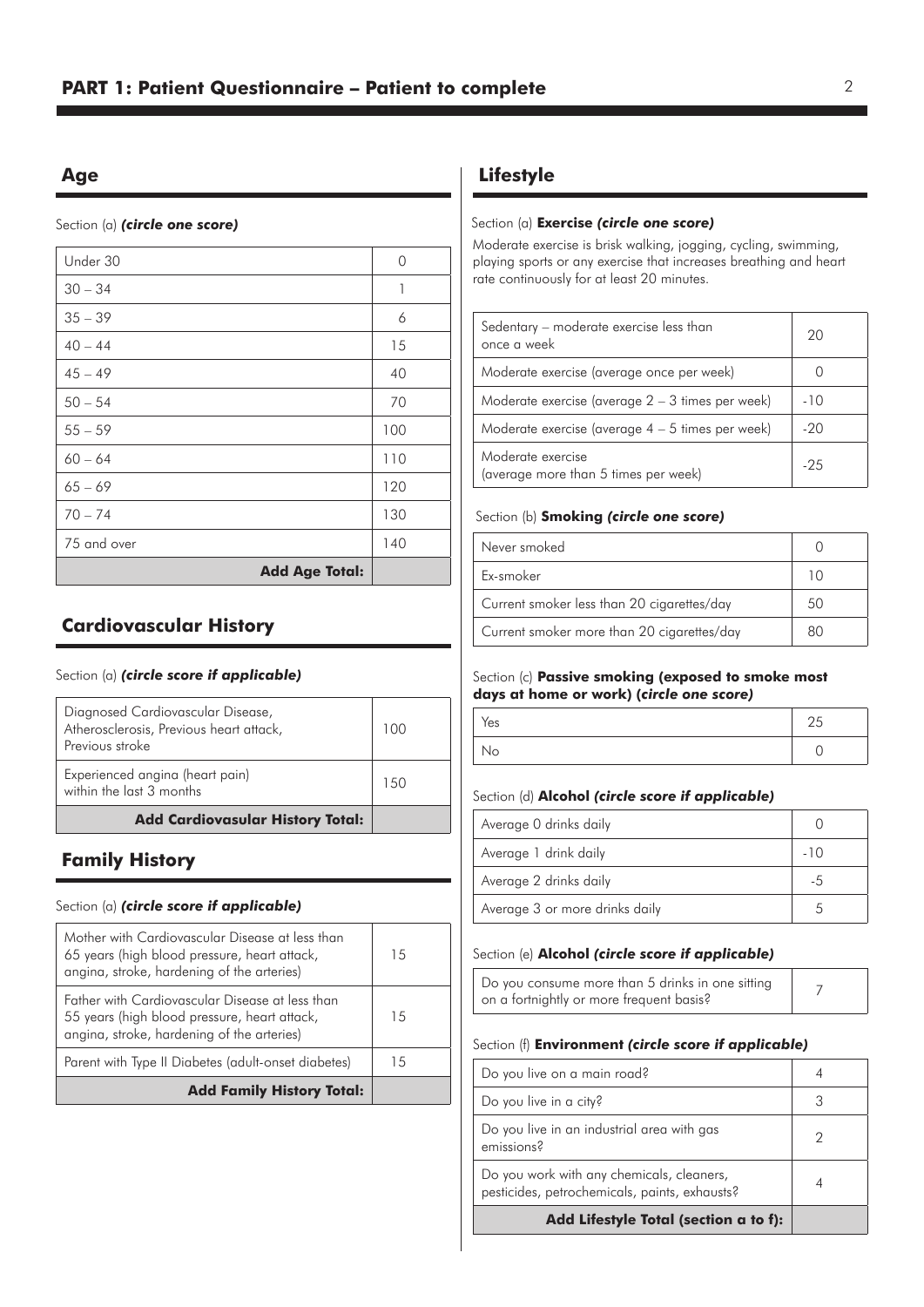#### **Stress**

#### Section (a) **Have you experienced any of the following events in the past 6 months?** *(circle score if applicable)*

| Death of spouse                                                   | 30             |
|-------------------------------------------------------------------|----------------|
| Death of family member                                            | 20             |
| Divorce/separation                                                | 20             |
| Marital reconciliation                                            | 20             |
| Jail term                                                         | 20             |
| Major illness/injury/surgery                                      | 20             |
| Marriage                                                          | 10             |
| Dismissal from work                                               | 10             |
| Retirement                                                        | 10             |
| Death of a friend                                                 | 8              |
| Illness in the family                                             | 8              |
| Sexual difficulties                                               | 5              |
| Pregnancy                                                         | 5              |
| Moving to a new town/city/country                                 | 5              |
| Family/relationship disputes                                      | 5              |
| Change in financial state                                         | 3              |
| Change of occupation                                              | 3              |
| Change in work responsibilities                                   | 3              |
| Mortgage                                                          | 3              |
| Major family events - weddings, births in the<br>immediate family | 3              |
| Son or daughter leaving home                                      | 3              |
| Personal difficulties at work                                     | 3              |
| Outstanding personal achievement                                  | $\overline{2}$ |
| Change in residence                                               | 2              |
| Change in schools                                                 | 2              |
| Change in social habits                                           | $\overline{2}$ |
| Change in routine                                                 | 2              |
| Holidays                                                          | 2              |
| Christmas                                                         | $\overline{2}$ |
| Minor violations of the law                                       | $\overline{2}$ |

#### Section (b) **Do you participate in any of the following activities for more than an hour a week?** *(circle score if applicable)*

| Meditation/prayer                         |    |
|-------------------------------------------|----|
| Yoga/stretching/relaxation exercises      |    |
| Community events/social activities/sports | -5 |
| Play with pets                            |    |

#### Section (c) *(circle score if applicable)*

| Do you feel anxiety, worry, fear, sudden feelings of<br>panic, inability to control breathing and accelerated<br>heart rate when upset, or recurrent feelings of<br>unense <sup>2</sup> | Weekly or<br>more:<br>40<br>Monthly<br>or more:<br>20 |
|-----------------------------------------------------------------------------------------------------------------------------------------------------------------------------------------|-------------------------------------------------------|
| Do you have feelings of sadness, depression,<br>hopelessness, apathy, gloom, helplessness,<br>isolation, loneliness, or lack of interest in social<br>interaction?                      | Weekly or<br>more:<br>30<br>Monthly<br>or more:<br>15 |
| Are you easily angered or frustrated, feel resentment<br>or hostility towards others or frequently irritable?                                                                           | Weekly or<br>more:<br>25<br>Monthly<br>or more:<br>12 |
| <b>Add Stress Total</b><br>(section a to c):                                                                                                                                            |                                                       |

#### **Sleep**

#### Section (a) **How many hours of sleep do you have on average?** *(circle one score)*

| $0 - 4$           |  |
|-------------------|--|
| $5 - 6$           |  |
| $7 - 8$           |  |
| More than 8 hours |  |

#### Section (b) **Do you experience?** *(circle score if applicable)*

| Snoring                                                     |    |
|-------------------------------------------------------------|----|
| Obstructive sleep apnoea                                    | 10 |
| Insomnia, difficulty falling asleep or interrupted<br>sleep |    |
| <b>Add Sleep Total</b><br>(section a to b):                 |    |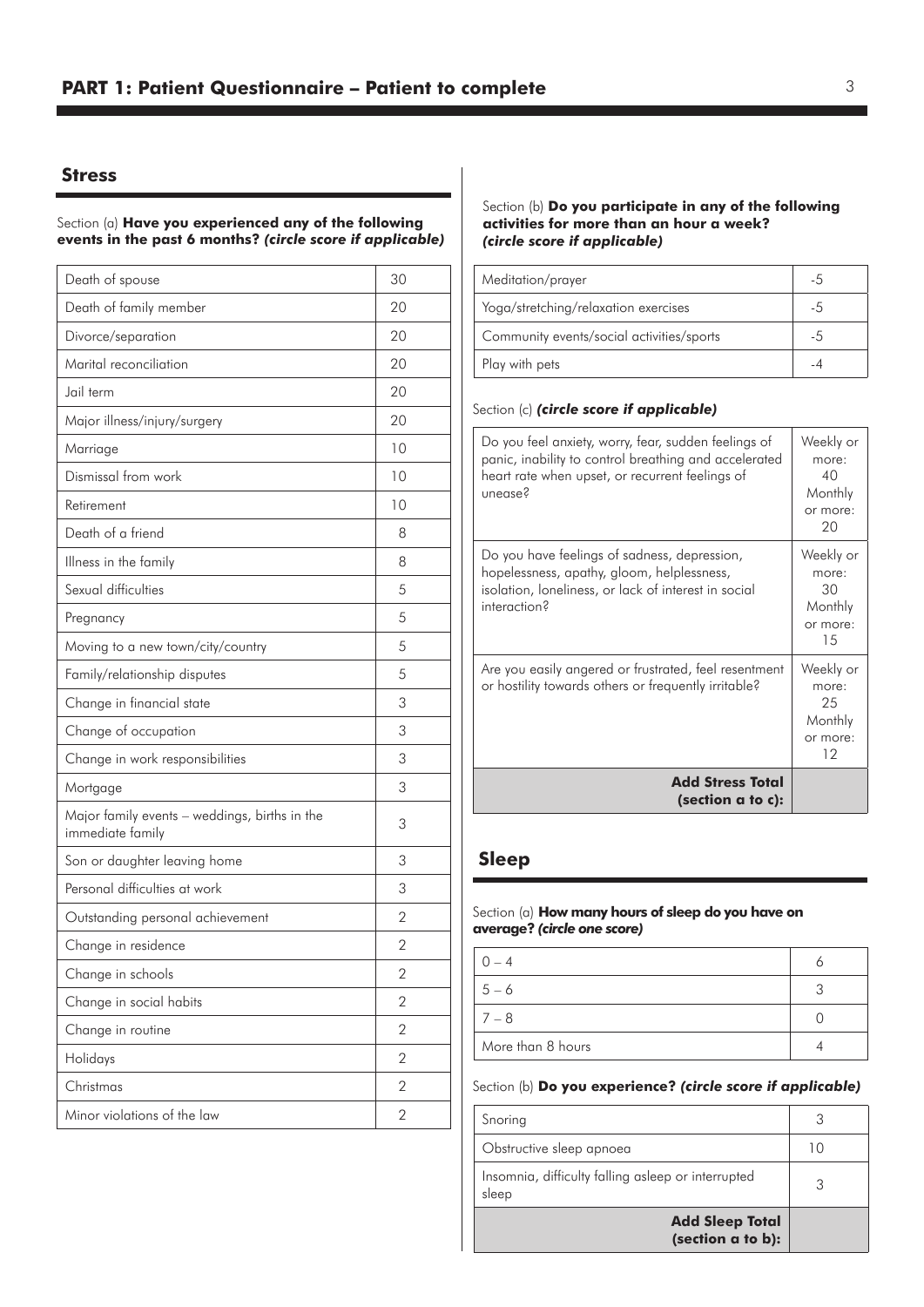# **Bowel Toxicity**

Section (a) **Do you experience lower abdominal pain, gas, bloating, diarrhoea, constipation, straining when passing bowel motions, excessively smelly stools or a feeling that your bowels do not completely empty?**  *(circle one score)*

| Yes |  |
|-----|--|
| 10  |  |

Section (b) **Have you taken the oral contraceptive pill for more than 6 months in the last year?** *(circle one score)*

| Yes |  |
|-----|--|
| No  |  |

Section (c) **For what length of time have you been on antibiotics in the last year?** *(circle one score)*

| Less than 2 weeks                          |    |
|--------------------------------------------|----|
| 2 weeks $-2$ months                        |    |
| $2 - 6$ months                             |    |
| Longer than 6 months                       | 10 |
| Add Bowel Toxicity Total (section a to c): |    |

# **Blood Sugar**

#### Section (a) *(circle score if applicable)*

| Do you feel your energy levels drop within an hour  |  |
|-----------------------------------------------------|--|
| of eating?                                          |  |
| Do you experience cravings for sweets or chocolate? |  |
| Do you have headaches or an inability to            |  |
| concentrate which is relieved by eating?            |  |

#### Section (b) **Are you diabetic?** *(circle one score)*

| Yes                                     | 100 |
|-----------------------------------------|-----|
| Nο                                      |     |
| Add Blood Sugar Total (section a to b): |     |

# **Inflammation and Pain**

#### Section (a) **Do you experience any of the following symptoms more than once a month?** *(circle score if applicable)*

| Wheezing, sneezing, a runny nose, sore throat,<br>itchy or watery eyes, coughing and/or blocked nose |   |
|------------------------------------------------------------------------------------------------------|---|
| Heart palpitations or headaches after certain foods                                                  | 5 |

#### Section (b) **Do you experience recurrent pain?** *(circle one score)*

| Daily                                                       | 30 |
|-------------------------------------------------------------|----|
| Weekly                                                      | 15 |
| Monthly or less                                             | 5  |
| Never                                                       |    |
| <b>Add Inflammation and Pain Total</b><br>(section a to b): |    |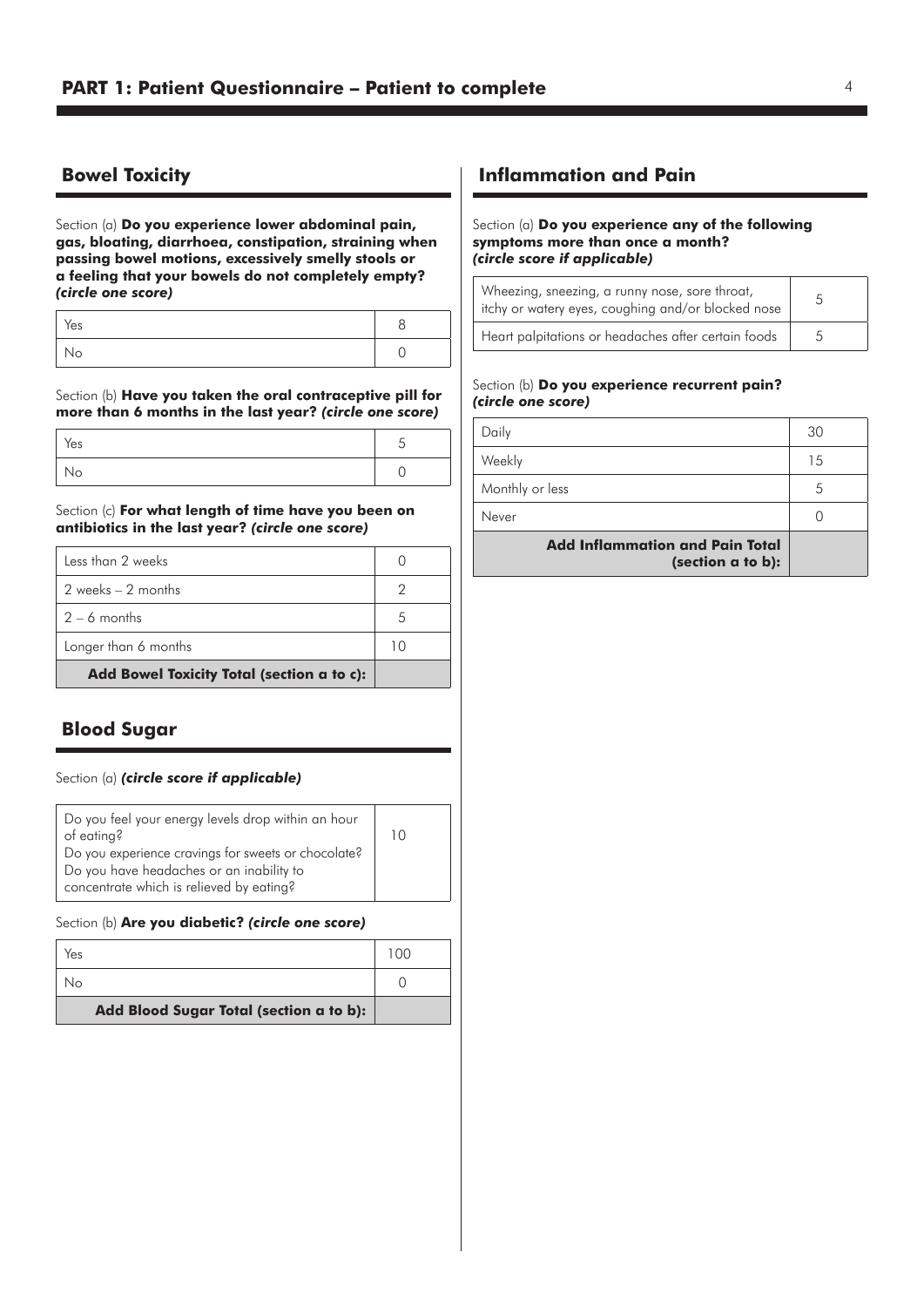# **Diet**

| (a)                              | How often do you usually eat fried<br>foods?                                                                | Less than once a<br>week     | $1 - 2$ times a week    | $3 - 6$ times a week        | Every day                    |
|----------------------------------|-------------------------------------------------------------------------------------------------------------|------------------------------|-------------------------|-----------------------------|------------------------------|
|                                  |                                                                                                             | $\Omega$                     | $\mathbf{1}$            | 5                           | 10                           |
| (b)                              | How many serves of bread, pasta,<br>rice, potatoes or other starchy<br>foods do you have a day?             | $0 - 1$ serves daily         | 2 serves daily          | 3 serves daily              | 4 or more<br>serves daily    |
|                                  |                                                                                                             | $\Omega$                     | $\mathbf 0$             | $\overline{2}$              | $\overline{4}$               |
| (c)                              | How many servings of sweet foods<br>like cakes, biscuits, lollies and/or<br>chocolate do you consume a day? | Usually none                 | $1 - 2$ serves daily    | More than 2 serves<br>daily |                              |
|                                  |                                                                                                             | $\overline{O}$               | $\overline{2}$          | 8                           |                              |
| (d)                              | How many teaspoons of sugar do<br>you consume daily in hot drinks,<br>added to foods, etc.?                 | $0 - 3$                      | $4 - 6$                 | $7 - 9$                     | 10 or more                   |
|                                  |                                                                                                             | $\Omega$                     | $\mathbf{1}$            | 4                           | $\overline{7}$               |
| (e)                              | How often do you usually eat fish?                                                                          | Rarely                       | $1 - 2$ times a week    | 3 - 6 times a week          | Every day                    |
|                                  |                                                                                                             | $\Omega$                     | $-2$                    | $-5$                        | $-10$                        |
| (f)                              | How many pieces of fruit do you<br>usually eat a day?                                                       | Usually none                 | $1 - 3$ pieces daily    | 4 or more pieces<br>daily   |                              |
|                                  |                                                                                                             | $\Omega$                     | $-2$                    | $-3$                        |                              |
| (g)                              | How many serves of vegetables<br>(excluding potatoes) do you usually<br>eat a day?                          | Usually none                 | $1 - 2$ serves daily    | $3 - 4$ serves daily        | 5 or more serves<br>daily    |
|                                  |                                                                                                             | $\overline{O}$               | $-3$                    | $-5$                        | $-10$                        |
| (h)                              | How many cups of coffee do you<br>usually drink a day?                                                      | Usually none                 | $1 - 2$ cups daily      | $3 - 4$ cups daily          | 5 or more cups<br>daily      |
|                                  |                                                                                                             | $\Omega$                     | $\Omega$                | 2                           | $\overline{4}$               |
| (i)                              | How much soft-drink do you<br>consume on average?                                                           | Less than 500 ml<br>per week | $1 - 2$ litres per week | $3 - 4$ litres per week     | 5 or more litres<br>per week |
|                                  |                                                                                                             | $\Omega$                     | $\overline{2}$          | 4                           | 8                            |
| (i)                              | How much water do you drink a<br>day?                                                                       | $0 - 500$ ml                 | 501 ml - 1.25 litres    | More than 1.25 litres       |                              |
|                                  |                                                                                                             | $\overline{7}$               | 3                       | $\circ$                     |                              |
| Add Diet Total (section a to j): |                                                                                                             |                              |                         |                             |                              |

# **End of patient section**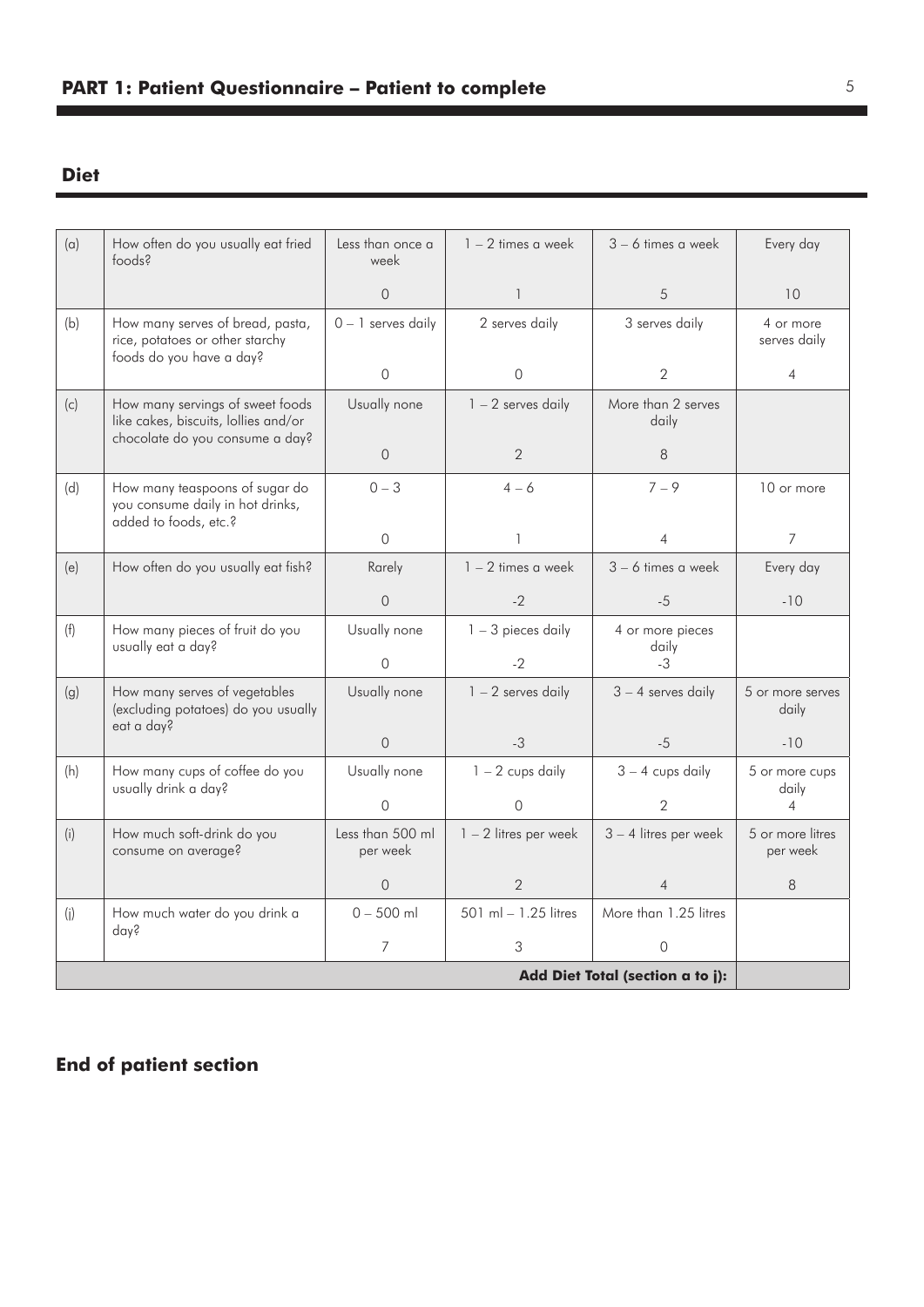**Please note any questions for your Practitioner:**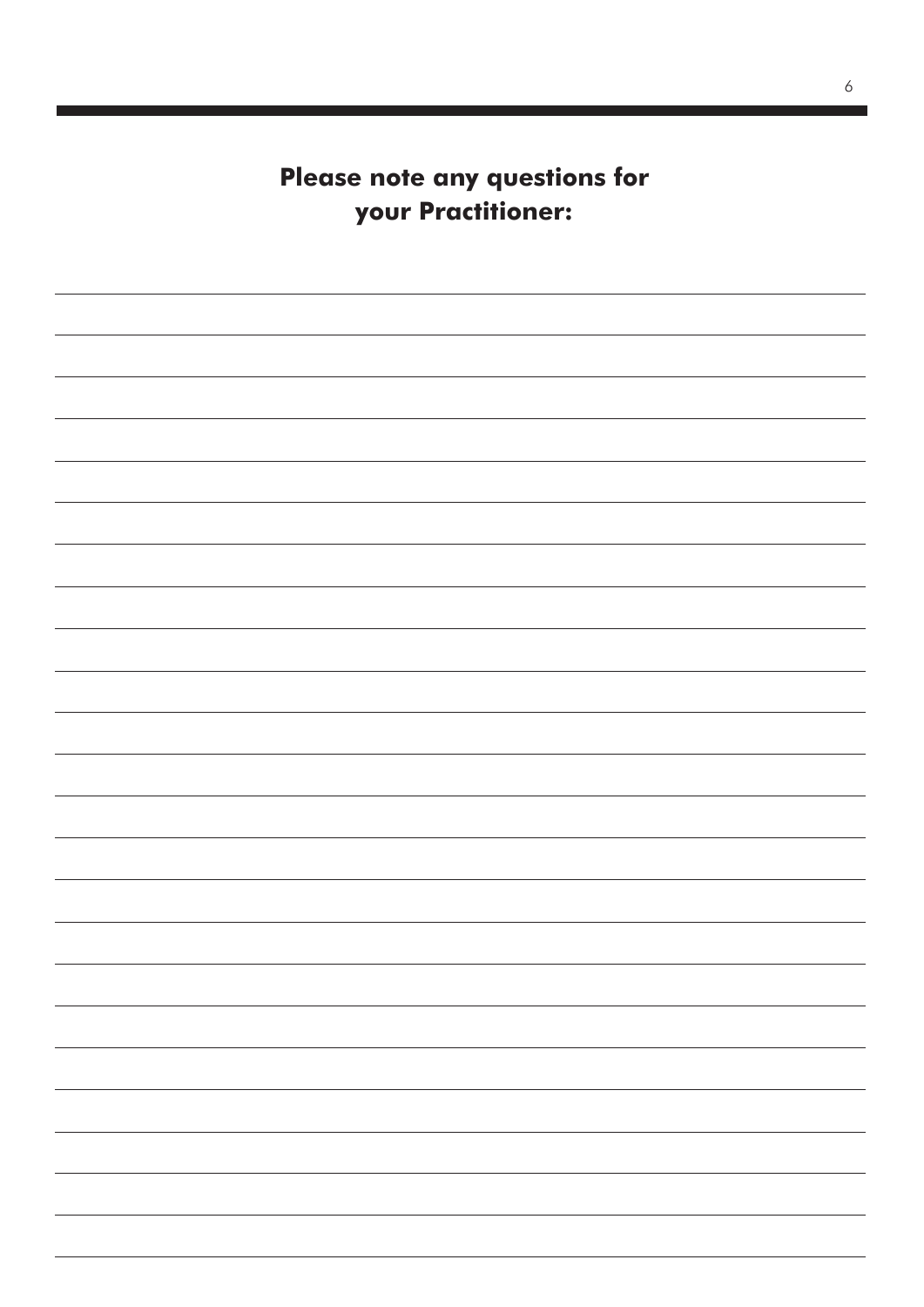# **Lipids**

#### Section (a) **HDL** *(circle one score)*

| High-density lipoprotein cholesterol less than<br>$1.1 \text{ mmol/L}$ | 20     |
|------------------------------------------------------------------------|--------|
| High-density lipoprotein cholesterol between<br>$1.1 - 1.5$ mmol/L     |        |
| High-density lipoprotein cholesterol more than<br>$1.5$ mmol/L         | $-1.5$ |
| Don't know                                                             |        |

#### Section (b) **Triglycerides** *(circle one score from one category)*

| Triglycerides less than 1.0 mmol/L                                                | ∩  |
|-----------------------------------------------------------------------------------|----|
| Triglycerides between $1.0 - 2.0$ mmol/L                                          | 4  |
| Triglycerides between $2.1 - 3.0$ mmol/L                                          | 15 |
| Triglycerides between $3.1 - 5.0$ mmol/L                                          | 20 |
| Triglycerides more than 5.0 mmol/L                                                | 25 |
| OR                                                                                |    |
| Hemaview <sup>™</sup> results:                                                    |    |
| No chylomicrons after 6 hour fast                                                 | ∩  |
| Presence of chylomicrons after 6 hour fast                                        | 12 |
| OR                                                                                |    |
| Don't know (no blood test or Hemaview™<br>results for triglycerides/chylomicrons) | 5  |

#### Section (c) **LDL** *(circle one score)*

| Low-density lipoprotein cholesterol less than<br>$2.5$ mmol/L     |    |
|-------------------------------------------------------------------|----|
| Low-density lipoprotein cholesterol between<br>$2.5 - 3.3$ mmol/L | 5  |
| Low-density lipoprotein cholesterol between<br>$3.4 - 4.1$ mmol/L | 20 |
| Low-density lipoprotein cholesterol between<br>$4.2 - 4.9$ mmol/L | 30 |
| Low-density lipoprotein cholesterol more than<br>$4.9$ mmol/L     | 50 |
| Don't know                                                        | 5  |

#### Section (d) **ApoB/ApoA1 ratio** *(circle one score)*

| ApoB/ApoA1 ratio less than 0.8      | $\left( \right)$ |
|-------------------------------------|------------------|
| ApoB/ApoA1 ratio between 0.8 - 1.0  | 10               |
| ApoB/ApoA1 ratio between 1.1 - 1.23 | 20               |
| ApoB/ApoA1 ratio between 1.24 - 2.0 | 35               |
| ApoB/ApoA1 ratio more than 2.0      | 50               |
| Don't know                          | 5                |

# Section (e) **Lipoprotein (a)** *(circle one score)*

| Lipoprotein (a) less than 30 mg/dL |     |
|------------------------------------|-----|
| Lipoprotein (a) more than 30 mg/dL | 1 ∩ |
| Don't know                         |     |
| Add Lipid Total (section a to e):  |     |

# **Dyslipidaemia Subtype**

Classify your patient's elevated lipids into one of the following subtypes for treatment:

| <b>DYSLIPIDAEMIA</b><br><b>SUBTYPE:</b> | <b>LDL</b><br>$High = more than$<br>$3.3$ mmol/L | <b>HDL</b><br>$Low = less than$<br>$1.1$ mmol/L | <b>Triglycerides</b><br>$High = more than$<br>$1.7$ mmol/L |
|-----------------------------------------|--------------------------------------------------|-------------------------------------------------|------------------------------------------------------------|
| <b>Type One</b>                         | <b>High</b>                                      | Normal to Low                                   | Normal                                                     |
| <b>Type Two</b>                         | <b>High</b>                                      | Usually Low                                     | <b>High</b>                                                |
| <b>Type Three</b>                       | Normal                                           | Usually Low                                     | <b>High</b>                                                |
| <b>Type Four</b>                        | Normal                                           | Low                                             | Normal                                                     |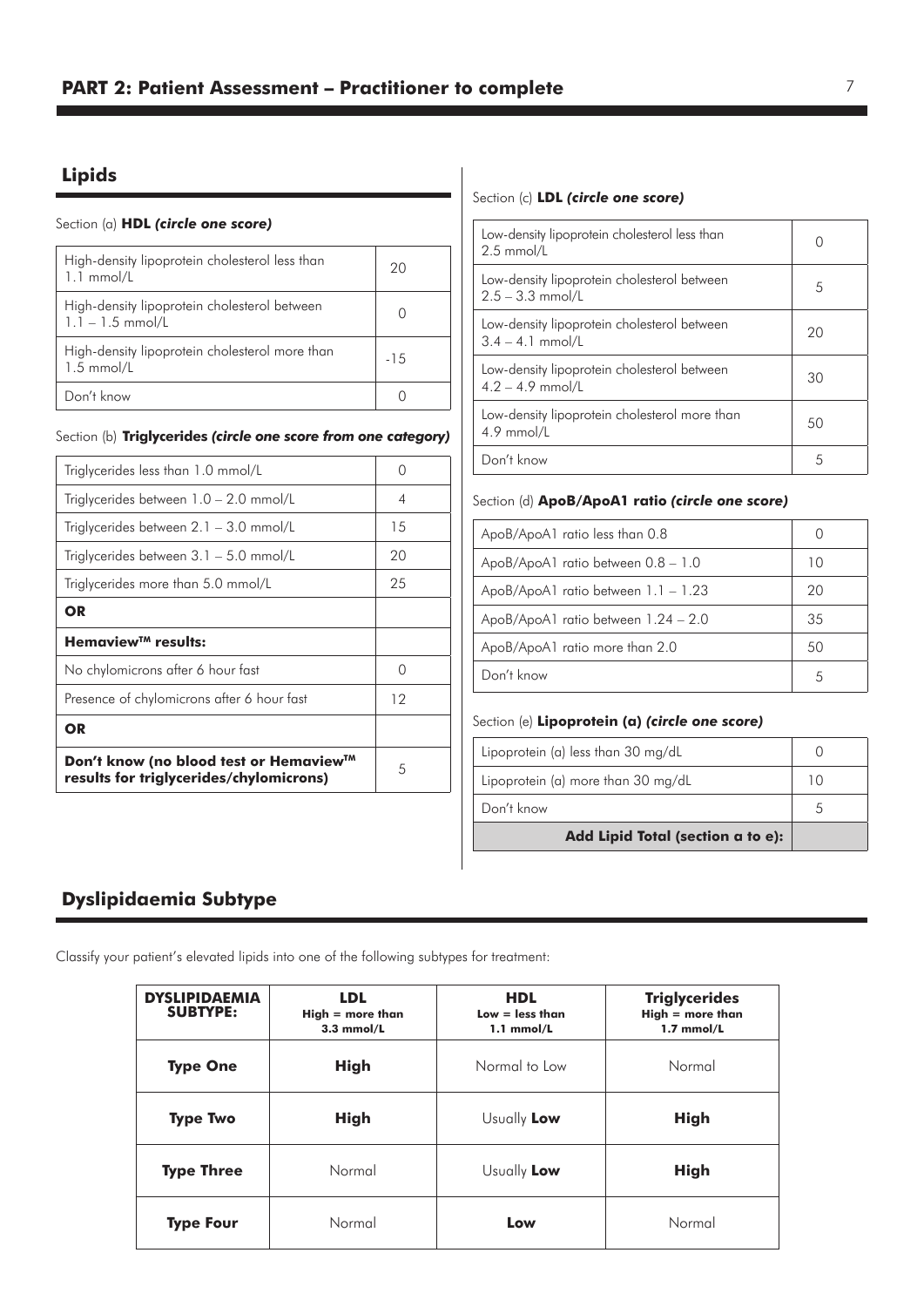# **Inflammation and Pain**

#### Section (a) **C-reactive protein: hs-CRP assay**  *(circle one score)*

| C-reactive protein less than $1.2 \text{ mg/L}$ |    |
|-------------------------------------------------|----|
| C-reactive protein between $1.2 - 3.3$ mg/L     | 10 |
| C-reactive protein between $3.4 - 5.0$ mg/L     | 20 |
| C-reactive protein more than 5.0 mg/L           | 34 |
| Don't know                                      |    |

#### Section (b) **Homocysteine** *(circle one score)*

| Homocysteine less than 9 umol/L       |    |
|---------------------------------------|----|
| Homocysteine between 9 - 11.9 umol/L  | 2  |
| Homocysteine between 12 - 14.9 umol/L | 5  |
| Homocysteine between 15 - 20 umol/L   | 10 |
| Homocysteine more than 20 umol/L      | 20 |
| Don't know                            |    |

#### Section (c) **Fibrinogen** *(circle one score from one category)*

| Don't know (no Hemaview™ or Fibrinogen<br>results) | 3  |
|----------------------------------------------------|----|
| OR                                                 |    |
| Absent or low level of spicules/rouleaux           | Ω  |
| Significant level of spicules/rouleaux             | 8  |
| Hemaview™ results:                                 |    |
| <b>OR</b>                                          |    |
| Fibrinogen more than 4.1 g/L                       | 12 |
| Fibrinogen between $3.1 - 4.0$ g/L                 | 6  |
| Fibrinogen less than 3.0 g/L                       | Ω  |
|                                                    |    |

Section (d) **Platelet secretory vesicles** *(circle one score from one category)*

| Hemaview <sup>™</sup> results:          |  |
|-----------------------------------------|--|
| Presence of platelet secretory vesicles |  |
| Absence of platelet secretory vesicles  |  |
| OR                                      |  |
| Don't know (no Hemaview™ results)       |  |

#### Section (e) **Does your patient have any of the following?** *(circle all applicable scores)*

| High serum uric acid/Gout                                                                                                                                                                                                                | 15 |
|------------------------------------------------------------------------------------------------------------------------------------------------------------------------------------------------------------------------------------------|----|
| Rheumatoid arthritis                                                                                                                                                                                                                     | 30 |
| Systemic lupus erythaematosus (SLE)                                                                                                                                                                                                      | 60 |
| Any autoimmune disease e.g. Scleroderma,<br>Sarcoidosis, Multiple sclerosis, Sjogrens<br>syndrome, Fibromyalgia, Polymyalgia rheumatica,<br>Undiagnosed joint or muscle pain unrelated to<br>injury, Ulcerative colitis, Crohn's disease | 20 |
| Asthma, Allergies, Hayfever, Rhinitis, Sinus, Eczema,<br>Psoriasis, Dermatitis, Hives, Urticaria, Skin rashes,<br>Food sensitivities, Irritable bowel syndrome                                                                           | 12 |
| History of Chronic infection e.g. Epstein Barr virus,<br>Ross River fever, Cytomegalovirus, Barmah forest<br>virus, Chlamydia                                                                                                            | 15 |
| Poor immunity, recurrent infections, Frequent<br>catching of colds                                                                                                                                                                       | 5  |
| Gum infection, periodontal disease, recurrent<br>bleeding gums                                                                                                                                                                           | 8  |
| <b>Add Inflammation and Pain Total</b><br>(section a to e):                                                                                                                                                                              |    |

# **Blood Pressure**

#### Section (a) **Systolic blood pressure** *(circle one score from one category)*

| Less than 120 mm Hg              |    |
|----------------------------------|----|
| 120 -129 mm Hg                   | 8  |
| 130 - 139 mm Hg                  | 20 |
| 140 - 160 mm Hg                  | 40 |
| More than 160 mm Hg              | 60 |
| Don't know                       | 10 |
| <b>Add Blood Pressure Total:</b> |    |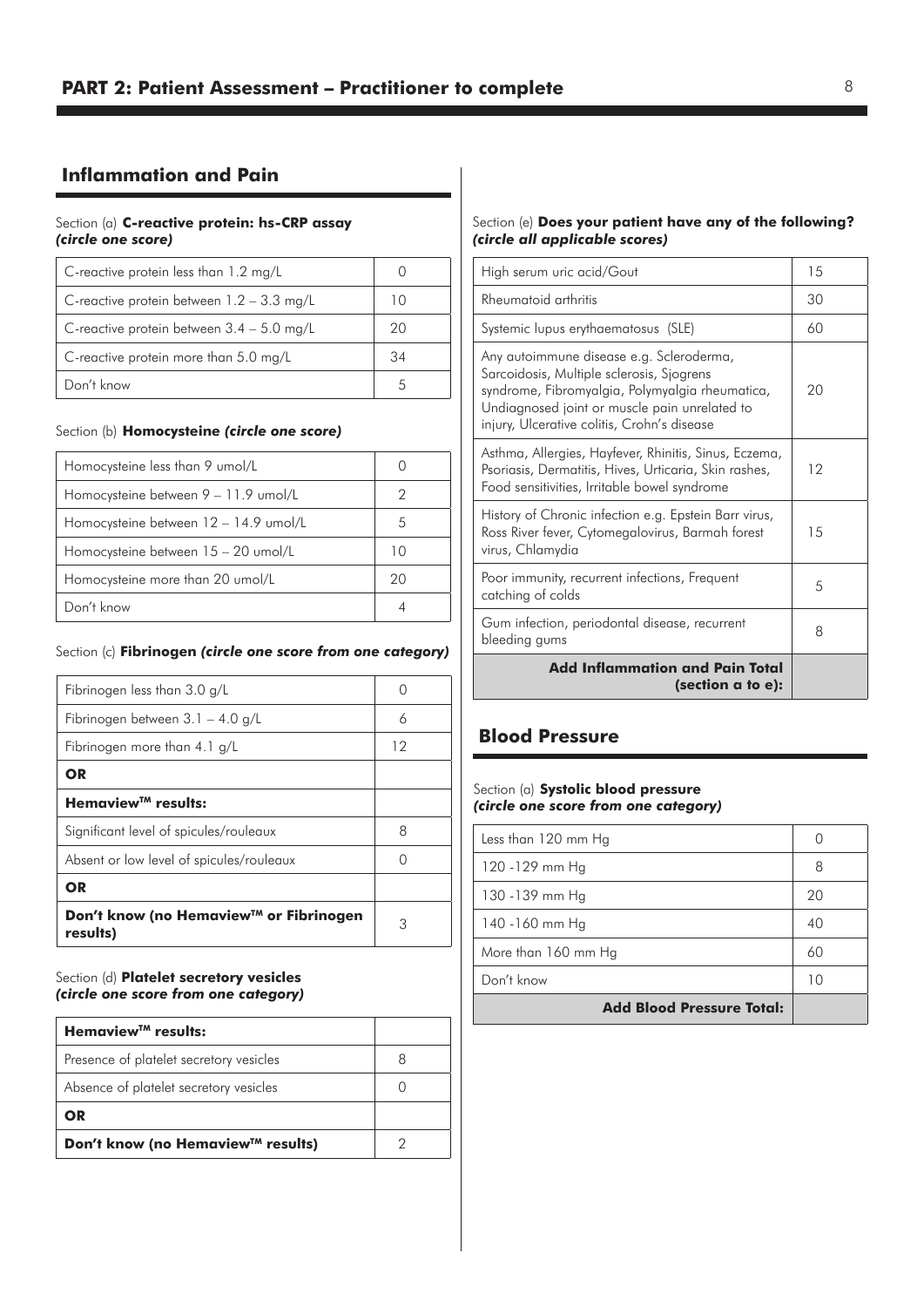# **Liver and Bowel Toxicity**

Section (a) **Bacterial balance in the bowel**  *(circle one score from one category)*

| <b>Urinary Indican Test results:</b>                                                                                                          |    |
|-----------------------------------------------------------------------------------------------------------------------------------------------|----|
| Negative                                                                                                                                      | ∩  |
| Score $1 - 2$                                                                                                                                 | 4  |
| Score $3 - 4$                                                                                                                                 | 10 |
| OR.                                                                                                                                           |    |
| If your patient has had a Digestive Stool<br>Analysis, did it show the presence of<br>abnormal bacteria, parasites or yeasts in<br>the bowel? |    |
| Yes                                                                                                                                           | 10 |
| No                                                                                                                                            | ∩  |
| <b>OR</b>                                                                                                                                     |    |
| Don't know                                                                                                                                    | З  |
| <b>Add Liver and Bowel Toxicity Total:</b>                                                                                                    |    |

### **Stress**

#### Section (a) *(circle one score from one category)*

| Hemaview <sup>™</sup> results:                                        |    |
|-----------------------------------------------------------------------|----|
| Presence of platelet aggregates more than 3 RBCs<br>in diameter       | 8  |
| No platelet aggregates more than 3 RBCs in<br>diameter                | Ω  |
| OR                                                                    |    |
| If your patient has had cortisol levels<br>tested in blood or saliva: |    |
| Abnormal cortisol levels, rhythms or ratios                           | 12 |
| Normal cortisol                                                       | ∩  |
| <b>OR</b>                                                             |    |
| Don't know (no Hemaview™ or Cortisol<br>testing performed)            | 4  |
| <b>Add Stress Total:</b>                                              |    |

# **Thyroid Function**

Section (a) *(circle one score)*

| Normal thyroid function                                                 |    |
|-------------------------------------------------------------------------|----|
| Subclinical hypothyroidism, or basal temperature<br>test less than 36.4 | 14 |
| Medically diagnosed hypothyroidism                                      | 20 |
| Don't know                                                              |    |
| <b>Add Thyroid Function Total:</b>                                      |    |

# **Blood Sugar**

Section (a) **Use one of the following categories with recent results (within the last 12 months) to assess blood glucose control** *(circle one score from one category)*

| <b>Fasting blood glucose</b>         |          |
|--------------------------------------|----------|
| Fasting glucose less than 5.5 mmol/L | $\Omega$ |
| Fasting glucose 5.5 - 6.9 mmol/L     | 20       |
| Fasting glucose more than 6.9 mmol/L | 50       |
| OR                                   |          |
| <b>Glucose tolerance test</b>        |          |
| 2 hr glucose less than 7.8 mmol/L    | $\Omega$ |
| 2 hr glucose $7.8 - 11.0$ mmol/L     | 20       |
| 2 hr glucose more than 11.0 mmol/L   | 50       |
| OR                                   |          |
| HbA1c                                |          |
| $HbA1c$ less than $5.0\%$            | 0        |
| HbA1c $5.0 - 5.4\%$                  | 15       |
| HbA1c $5.5 - 7.0\%$                  | 25       |
| HbA1c more than 7.0%                 | 50       |
| <b>OR</b>                            |          |
| Don't know                           | 1.5      |
| <b>Add Blood Sugar Total:</b>        |          |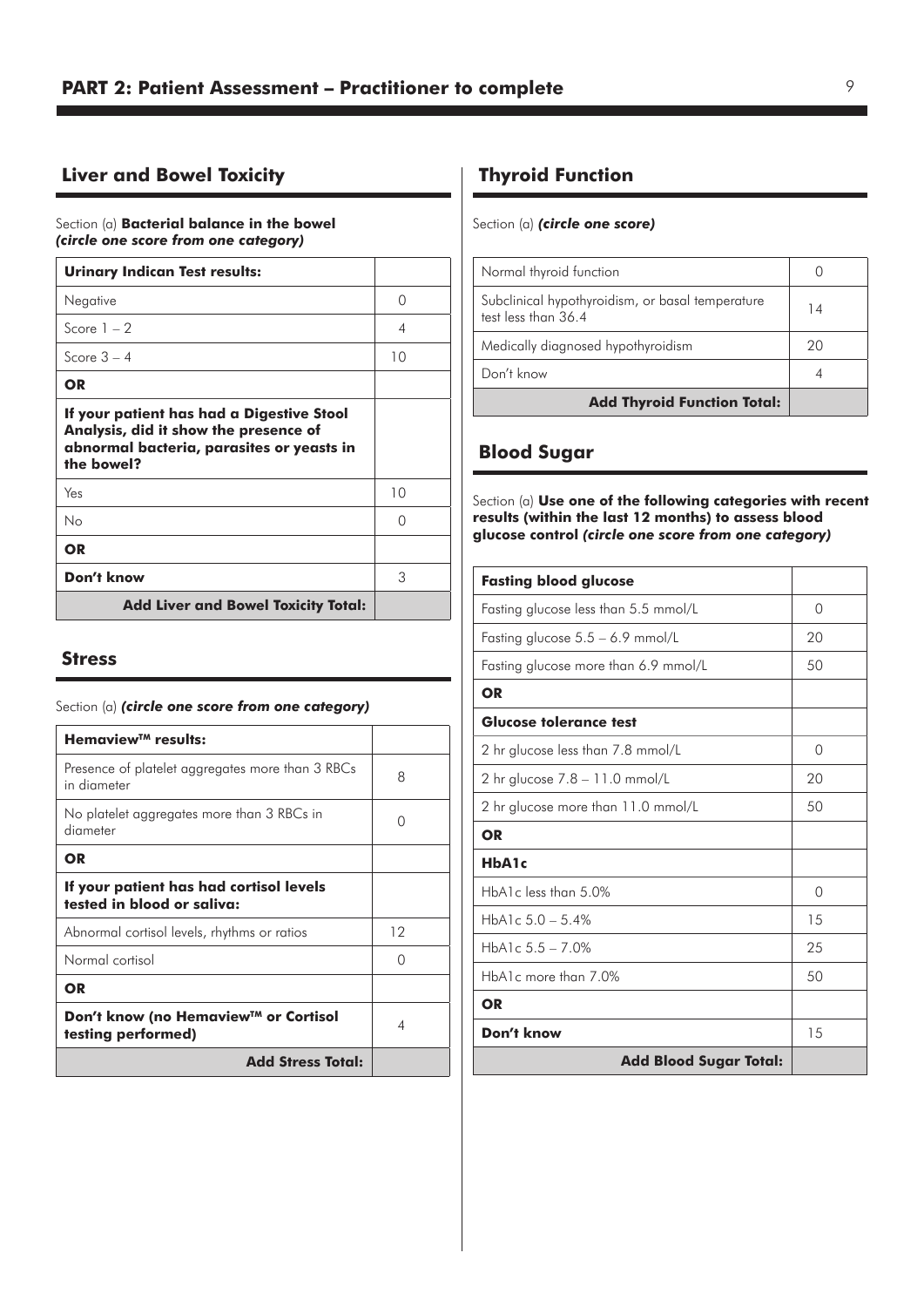# **Weight Management (Men)**

#### Section (a) **Waist–hip ratio** *(circle one score)*

| <b>Waist-hip ratio =</b><br>The measurement around patient's waist in centimetres<br>(divided by)<br>The measurement around patient's body at the largest part<br>of the buttocks in centimetres |            |  |
|--------------------------------------------------------------------------------------------------------------------------------------------------------------------------------------------------|------------|--|
| Waist-hip ratio less than 0.85                                                                                                                                                                   | $\bigcirc$ |  |
| Waist-hip ratio is between 0.85 - 0.88                                                                                                                                                           | 5          |  |
| Waist-hip ratio is between 0.89 - 0.92                                                                                                                                                           | 10         |  |
| Waist-hip ratio is between 0.93 - 0.98                                                                                                                                                           | 18         |  |
| Waist-hip ratio is between 0.99 - 1.05                                                                                                                                                           | 35         |  |
| Waist-hip ratio more than 1.05                                                                                                                                                                   | 50         |  |

#### Section (b) *(choose one score from either BIA or BMI)*

| <b>BIA - Bioimpedance Analysis</b>         |    |
|--------------------------------------------|----|
| Percentage of body fat less than 15%       |    |
| Percentage of body fat is between 15 - 20% |    |
| Percentage of body fat is between 21 - 26% | 10 |
| Percentage of body fat more than 26%       | 25 |

#### **OR BMI –**

**Step 1: Multiply patient's height (m) by their height (m) eg.** (1.75 m) **1.75 x 1.75 = 3.06** 

**Step 2: Divide patient's weight (kg) by the number from step 1 eg.** (70 kg) **70 = 22.9 3.06**

#### **22.9 = BMI**

| 30               |
|------------------|
| 20               |
| 10               |
| 5                |
| Ω                |
| $\left( \right)$ |
|                  |

# **Weight Management (Women)**

#### Section (a) **Waist–hip ratio** *(circle one score)*

| <b>Waist-hip ratio =</b><br>The measurement around patient's waist in centimetres<br>(divided by)<br>The measurement around patient's body at the largest part<br>of the buttocks in centimetres |    |  |
|--------------------------------------------------------------------------------------------------------------------------------------------------------------------------------------------------|----|--|
| Waist-hip ratio less than 0.75                                                                                                                                                                   |    |  |
| Waist-hip ratio is between 0.75 - 0.79                                                                                                                                                           | 5  |  |
| Waist-hip ratio is between 0.80 - 0.85                                                                                                                                                           | 10 |  |
| Waist-hip ratio is between 0.86 - 0.94                                                                                                                                                           | 18 |  |
| Waist-hip ratio more than 0.94                                                                                                                                                                   | 40 |  |

#### Section (b) *(choose one score from either BIA or BMI)*

| <b>BIA - Bioimpedance Analysis</b>         |    |
|--------------------------------------------|----|
| Percentage of body fat less than 25%       |    |
| Percentage of body fat is between 25 – 29% |    |
| Percentage of body fat is between 30 - 35% | 10 |
| Percentage of body fat more than 35%       | 25 |

#### **OR BMI –**

**Step 1: Multiply patient's height (m) by their height (m) eg.** (1.75 m) **1.75 x 1.75 = 3.06** 

**Step 2: Divide patient's weight (kg) by the number from step 1 eg.** (70 kg) **70 = 22.9 3.06**

$$
22.9 = BMI
$$

| <b>WOMEN: Add Weight Management Total</b><br>(section a to b): |                  |
|----------------------------------------------------------------|------------------|
| BMI more than 40.0                                             | 30               |
| BMI between 35 0 - 40 0                                        | 20               |
| BMI between 30 0 - 34 9                                        | 10               |
| BMI between 25.0 - 29.9                                        | 5                |
| BMI between 18.5 - 24.9                                        | $\bigcap$        |
| BMI less than 18.5                                             | $\left( \right)$ |
|                                                                |                  |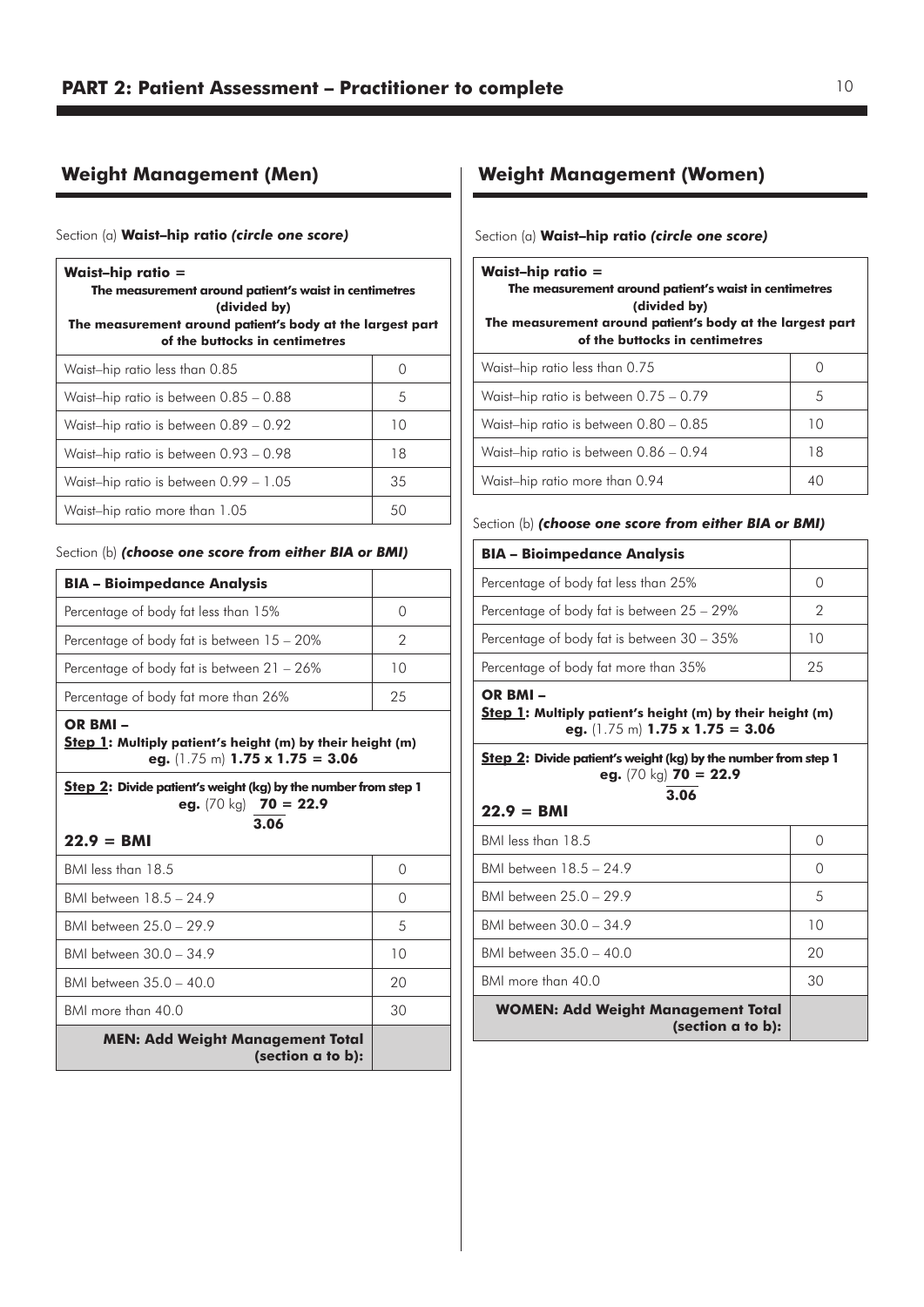# **SCORE SHEET**

| <b>CATEGORY</b>               |               | <b>SCORE</b>  |              | <b>PRIORITY (Mark appropriate category</b>                                           |
|-------------------------------|---------------|---------------|--------------|--------------------------------------------------------------------------------------|
|                               | <b>PART 1</b> | <b>PART 2</b> | <b>TOTAL</b> | based on total score)                                                                |
| Age                           |               |               |              | Not a modifiable risk factor                                                         |
| <b>Cardiovascular history</b> |               |               |              | $\Box$ Low: $(0 - 30)$<br>$\Box$ Medium: (31 - 50)<br>□ High: (51 and above)         |
| <b>Family history</b>         |               |               |              | Not a modifiable risk factor                                                         |
| <b>Lifestyle</b>              |               |               |              | $\square$ Low: $(-35 - -10)$<br>□ Medium: $(-9 - 21)$<br>$\Box$ High: (22 and above) |
| <b>Stress</b>                 |               |               |              | $\Box$ Low: (-19 - 25)<br>$\Box$ Medium: (26 - 40)<br>$\Box$ High: (41 and above)    |
| <b>Sleep</b>                  |               |               |              | $\Box$ Low: $(0 - 5)$<br>$\Box$ Medium: $(6 - 11)$<br>□ High: (12 and above)         |
| <b>Bowel toxicity</b>         |               |               |              | $\Box$ Low: $(0 - 3)$<br>$\Box$ Medium: $(4 - 9)$<br>□ High: (10 and above)          |
| <b>Blood sugar</b>            |               |               |              | $\Box$ Low: $(0 - 19)$<br>$\Box$ Medium: $(20 - 49)$<br>□ High: (50 and above)       |
| <b>Inflammation and Pain</b>  |               |               |              | $\Box$ Low: $(0 - 19)$<br>$\Box$ Medium: (20 - 42)<br>$\Box$ High: (43 and above)    |
| <b>Diet</b>                   |               |               |              | $\Box$ Low: $(-19 - 6)$<br>$\Box$ Medium: $(7 - 13)$<br>$\Box$ High: (14 and above)  |
| <b>Lipids</b>                 |               |               |              | $\square$ Low: $(-15 - 9)$<br>$\Box$ Medium: (10 - 35)<br>□ High: (35 and above)     |
| <b>Blood pressure</b>         |               |               |              | $\Box$ Low: $(0 - 9)$<br>$\Box$ Medium: (10 - 29)<br>□ High: (30 and above)          |
| <b>Thyroid function</b>       |               |               |              | $\square$ Low: $(0 - 7)$<br>$\Box$ Medium: $(8 - 13)$<br>$\Box$ High: (14 and above) |
| <b>Weight management</b>      |               |               |              | $\Box$ Low: $(0 - 11)$<br>$\Box$ Medium: (12 - 27)<br>□ High: (28 and above)         |

# **Add Total Cardiovascular score: \_\_\_\_\_\_\_\_**

# **Total cardiovascular risk**

| <b>RISK</b>     | <b>SCORE</b>  | <b>RELATIVE RISK</b> |
|-----------------|---------------|----------------------|
| Low risk:       | $-88 - 100$   | less than 1          |
| Moderate risk:  | $101 - 220$   | $1 - 3$              |
| High risk:      | $221 - 350$   | $3 - 5$              |
| Very high risk: | 351 and above | $5+$                 |